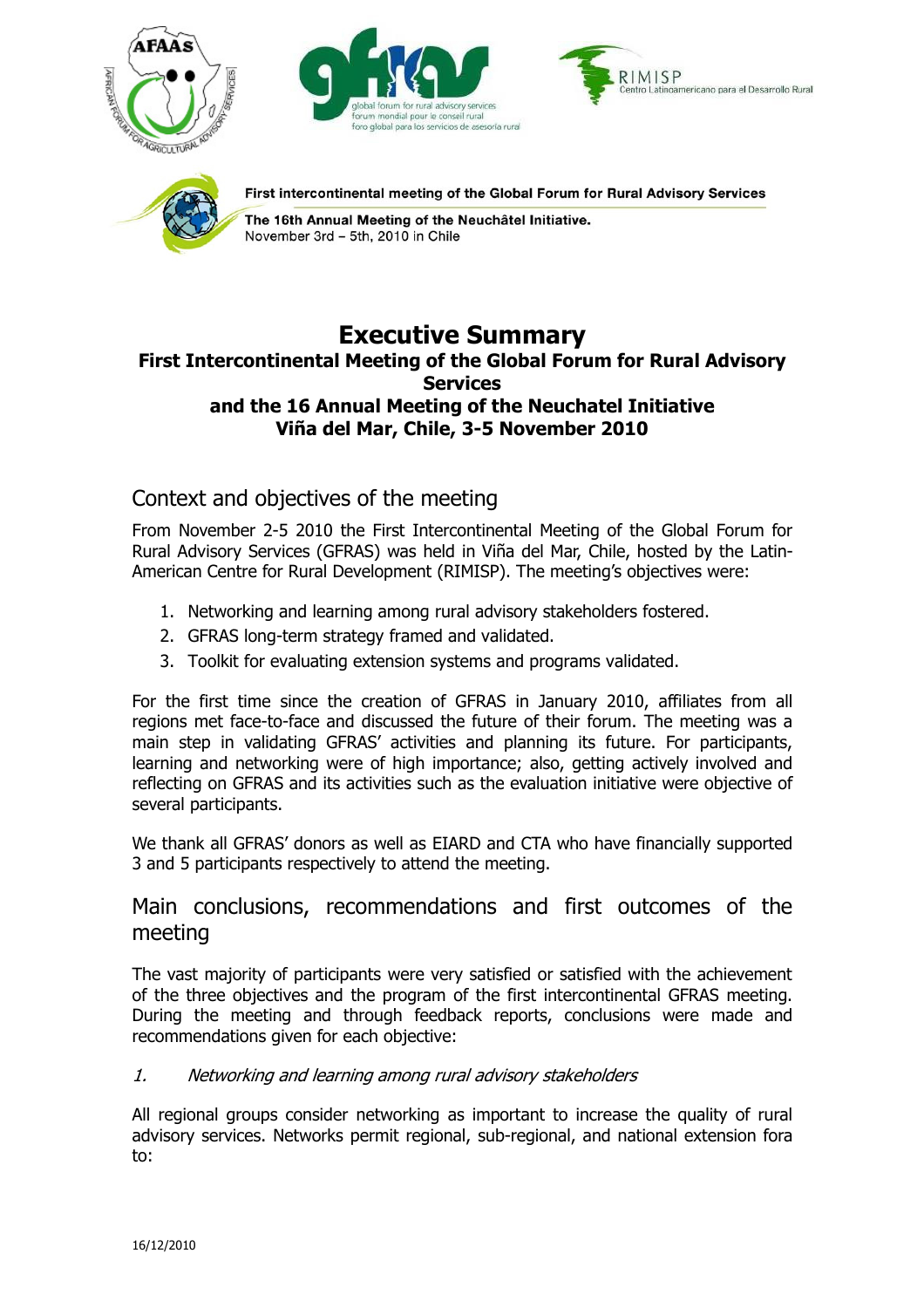- Exchange knowledge, experiences, good practices, technology, and developments
- **Enhance the promotion and advocacy of rural advisory services**
- **Bring regional needs and concerns into GFRAS**
- **Target resources and use synergies**

During the meeting, working groups recommended that:

- Regional and national networks should be created or revitalised to influence policies
- Regional networks would develop a common agenda that brings together common needs and issues
- Regional networks would be represented in the GFRAS structure and that the start-up phase of their networks would be supported

At the time of the meeting, most regional RAS actors were not organised in networks; the meeting thus concentrated on exchange within regional working groups, allowing inter-regional exchange by discussion and presentation of group results. Regional groups also met in their spare time; but some participants wished for a more intense inter-regional exchange and a longer meeting. As a result of the meeting, several regional and sub-regional networks were newly created such as the Asia-Pacific Islands Rural Advisory Services (APIRAS) network, the Latin-American and Caribbean forum, and an informal network in francophone Africa that will be linked to the existing African Forum for Agricultural Advisory Services (AFAAS). An extension network in Central Asia and the Caucuses Region has also been initiated with GFRAS support. The Asia-Pacific and the Latin American and Caribbean regions joined Africa in being represented on the GFRAS steering committee.

## 2. GFRAS long-term strategy

Led by its secretariat, GFRAS is elaborating the strategy for its first phase (2011-2016). In general, participants agreed on the proposed GFRAS partners, outcomes, functions, and entry points. They recommended GFRAS to invest in the development and strengthening of institutional and professional capacities and to support regional networks through financial assistance and backstopping. The final version of the GFRAS strategy will be available in April 2011.

The presentation on the GFRAS strategy helped several participants to better understand GFRAS – a pre-condition to actively participate at the regional level and as an affiliate of the global forum.

#### 3. Toolkit (guidance kit) for evaluating extension systems and programs

A guidance kit for evaluating rural advisory services is being elaborated and will be tested in 2011. Participants from all regions appreciated the elaboration of the guidance kit and are interested in testing it. Participants recommended that:

- The guidance kit should focus on specific aspects of evaluating extension (not just development projects) and be very practical
- GFRAS needs to set out a clear structure and guides on how to finance the testing, share of learning, and adapt / improve the guidance kit

#### 4. Other conclusions, recommendations and first outcomes

Enhance the promotion and advocacy of rural advisory services: According to feedback reports, several participants are motivated by the GFRAS meeting to engage and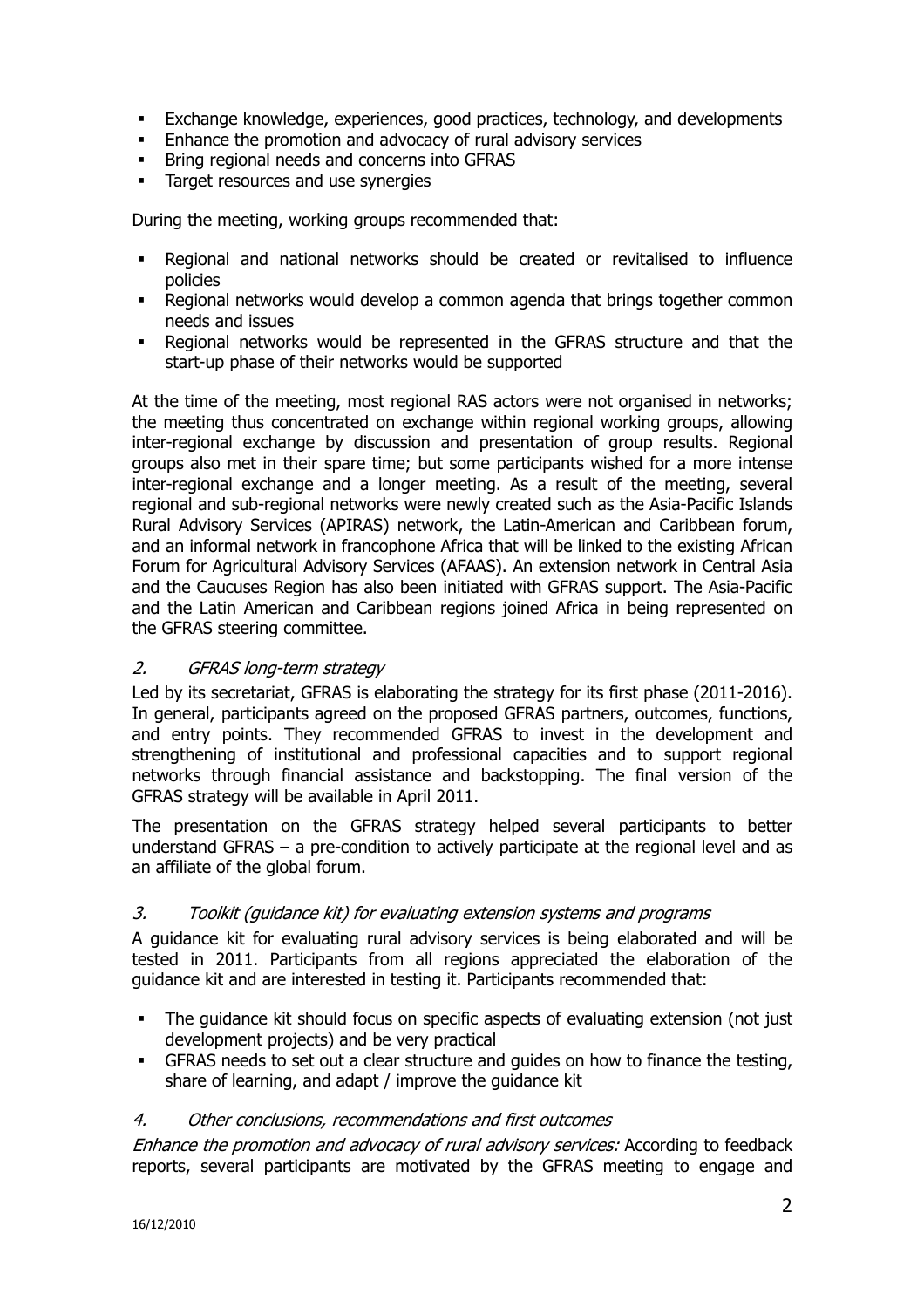advocate for rural advisory services. They stated their determination to share experiences and new learning with stakeholders at the national level, thereby acting as important multipliers of GFRAS on all geographic levels.

Bring regional needs and concerns into GFRAS: For several participants, the intercontinental meeting was the first concrete link to GFRAS. Especially the few farmer representatives were happy to bring their voice into GFRAS.

## **Outlook**

During the first intercontinental meeting of GFRAS, affiliates showed their motivation and engagement. By feeding learning and links back to their colleagues and partners, they are key multipliers with huge potential for GFRAS' future activities. Due to their better understanding on what GFRAS is and their improved organisation, regional networks and other stakeholder groups will be better able to articulate their needs and interest in GFRAS and develop GFRAS into a fully-functioning forum.

The creation of regional networks lets GFRAS also expect an intensified exchange within regions and sub-regions on rural advisory services. As opposed to the 2010 meeting in Chile, the GFRAS meeting in 2011 can thus concentrate on region-to-region exchange and thematic rather than process issues.